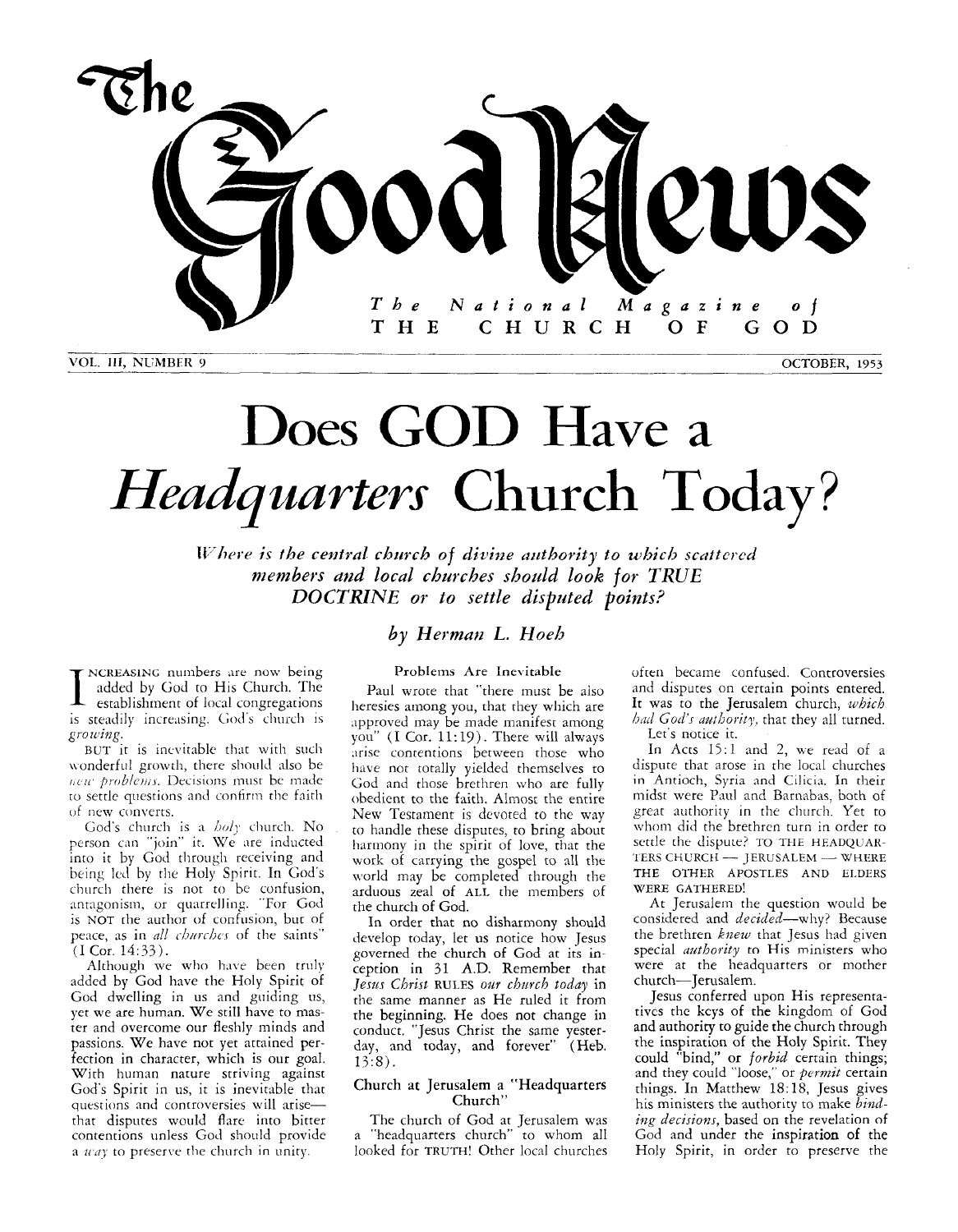*The* GOOD NEWS **October, 1953** 

unity of the church in *love* and *truth!* 

This explains the reason that the brethren mentioned in the book of Acts turned to the mother church at Jerusalem to settle their questions and disputes. They knew Jesus had promised to guide his apostles into all truth (John 16:13). The apostles had been thoroughly trained and fitted for their responsibilities through the personal correction, reproof and instruction of Jesus.

The apostles in turn had thoroughly instructed the elders and the congregation at Jerusalem in the way of truth. 'l'he church at Jerusalem was kept *pure*  by the constant admonition and correction of the elders and apostles so *thut it might be the example to all other* churches. Christians, like all human beings, need to learn *by example.* In New Testament times the churches in Gentile nations "became followers of thc churches of God which in Judaea are in Christ Jesus" (I Thess. 2: *14)* ; and the churches in Judaea were to pattern themselves after the headquarters church, the church at Jerusalem.

The congregation at Jerusalem, recognizing this responsibility, acted in her capacity. The apostles and elders, with the whole church, made the decisions and they were binding on all other churches (Acts 15:22). They sent letters to the various local congregations explaining what "seemed good to the Holy Spirit, and to us" (Acts  $15:28$ ). Again, in a previous situation, when ii was known that certain individuals had preached in Antioch and news of "these things *cnme* un:o the cars of the church which was in Jerusalem . . . they sent forth Barnnbas, that he should go as far as Antioch" (Acts 1 1 *:12).* 

Notice how the Jerusalem church, acting in her capacity, watched over, corrected, and even *intervened* in the affairs of her daughter churches.

No other church could claim this right which God had conferred on the Jerusalem church alone.

#### The Example at Ephesus

I.ct **us** cdl to mind the example of the church at Ephesus, where Paul had spent three whole years instructing and training the elders and the brethren, He *kueri,* even at his deparrure that false teachers and disloyal elders would soon "arise, speaking perverse things, to draw away disciples after theni" (Acts 20: 10).

This is exactly what happened. Ephesus. and all the local churches in the surrounding Roman province of Asia, were soon turned against Paul *personal-* $1<sub>T</sub>$  by false teachers and *disloyal* elders who sought personal power and prestige themselves **(11** Timothy 1 : 15 ). The church was torn by divisions and controversies. It was *not* the example after which all the other churches were to pattern their conduct. It was not the central or mother church from which the gospel of the kingdom or government of God was sent forth into the world.

#### Jerusalem Church Was Headquarters

The Jerusalem church was the mother church especially because it was the headquarters from which the apostles carried on their work of evangelizing the world. It was to the Jerusalem church that the apostles and Paul often returned after completing their journeys.

Jerusalem remained the mother church during the entire apostolic period, when the gospel was first carried to the known world. The apostolic church was given TWO 19-year cycles in which to spread the gospel of **the** Kingdom to the nations. During the first cycle, its spread was confined to Asia; but at the beginning of the second cycle, God opened a great DOOR for the spread of the gospel into Macedonia *in Europe!* 

The meaning of this DOOR is defined in II Corinthians 2:12-13. "I came to Troas to preach Christ's gospel, and a DOOR was opened to me of the Lord" -a means to preach the gospel abroad. The gospel then spread until 69 A.D.during the second 19-year cycle. In that year the organized power of the church to preach the gospel abroad was stopped. The central church at Jerusalem was forced to flee immediately before the final siege of the city by the Roman armies.

#### Today's Church Prophesied

Now, just before the second coming of Christ to restore peace to this warweary world, God has again given His church two 19-year cycles in which to carry the gospel of the kingdom to the whole world in fulfillment of Jesus' commission. Just as the early church was granted two 19-year cycles FOL-LOWING THE ASCENSION OF JESUS TO HEAVEN, so now He has granted His church two 19-year cycles PRIOR TO HIS RETURN TO THIS EARTH in which this gospel must finally encircle the globe.

Tesus gave a message for His church today (Rev. 3:7-13), a prophetic letter telling precisely what we would be accomplishing at this very moment. We are doing the same work as the early true church-carrying the gospel of the kingdom to the world. We have less human power and strength, we are smaller in number than that early church; but we have the same power of GOD, and God has opened before us a DOOR-the door of radio and the pin:-

ing press-which multiplies our power to reach today's increased world population.

The first 19-year cycle has already passed, and we are now spreading the gospel abroad to Europe and finally the entire world in this last 19-year cycle. What wonderful and momentous times!

BUT, as the work of the church progresses, and as new converts are being added constantly and new local congregations established, *where* is the central church to which the scattered members and church congregations should look for TRUE DOCTRINE, or to settle disputed points?

#### The Answer Made Plain

The church at Jerusalem was the mother church because it was the headquarters for carrying out the gospel. At that church were those who were especially called and trained by Jesus, who were filled and led by the Holy Spirit. That church was *not* torn by factions and false doctrines, by disputes and controversies. In its midst was the main body of ministers to whom Jesus had committed the authority to make *bindiizg decisions!* 

In our day, when the same gospel is being preached, *there is again a headqiinrters chzmh,* **PKVVEN BY ITS** FRUITS -a church to whom *j'ou* scattered brethren can turn in times of doubt and controversy, a church to whom God has committed the authority to make binding decisions in order to maintain the unity of the Spirit in the bond of love (Eph. 4:3).

*Thir cenii.d rhitrch 11 nt* PASADENA!

From the church at Pasadena eminates the broadcasts and the magazines that go to the world. It is at this church that the main body of ministers either constantly remain or continually return. At Pasadena is a church *not* torn by strife and division, but one thoroughly instructed in the faith, composed of faithful ministers and members. At Pasadena there is the Spirit of God-there is LOVE and PEACE-there is complete agreement, harmony, unity, under the leadership of Christ.

The church at Pasadena, in exercising its God-given AUTHORITY as the headquarters church, has already made *bind*ing decisions which had dissolved the doubts and problems of many brethren and even of local congregations.

It is marvellous how God guided and directed His church through the past years. Having begun the work of spreading the gospel in *1934,* in Oregon, Jesus Christ caused the headquarters to be moved to Pasadena in *1947.* Many of the most faithful brethren came to Pasa-*(Please continue on page 6)*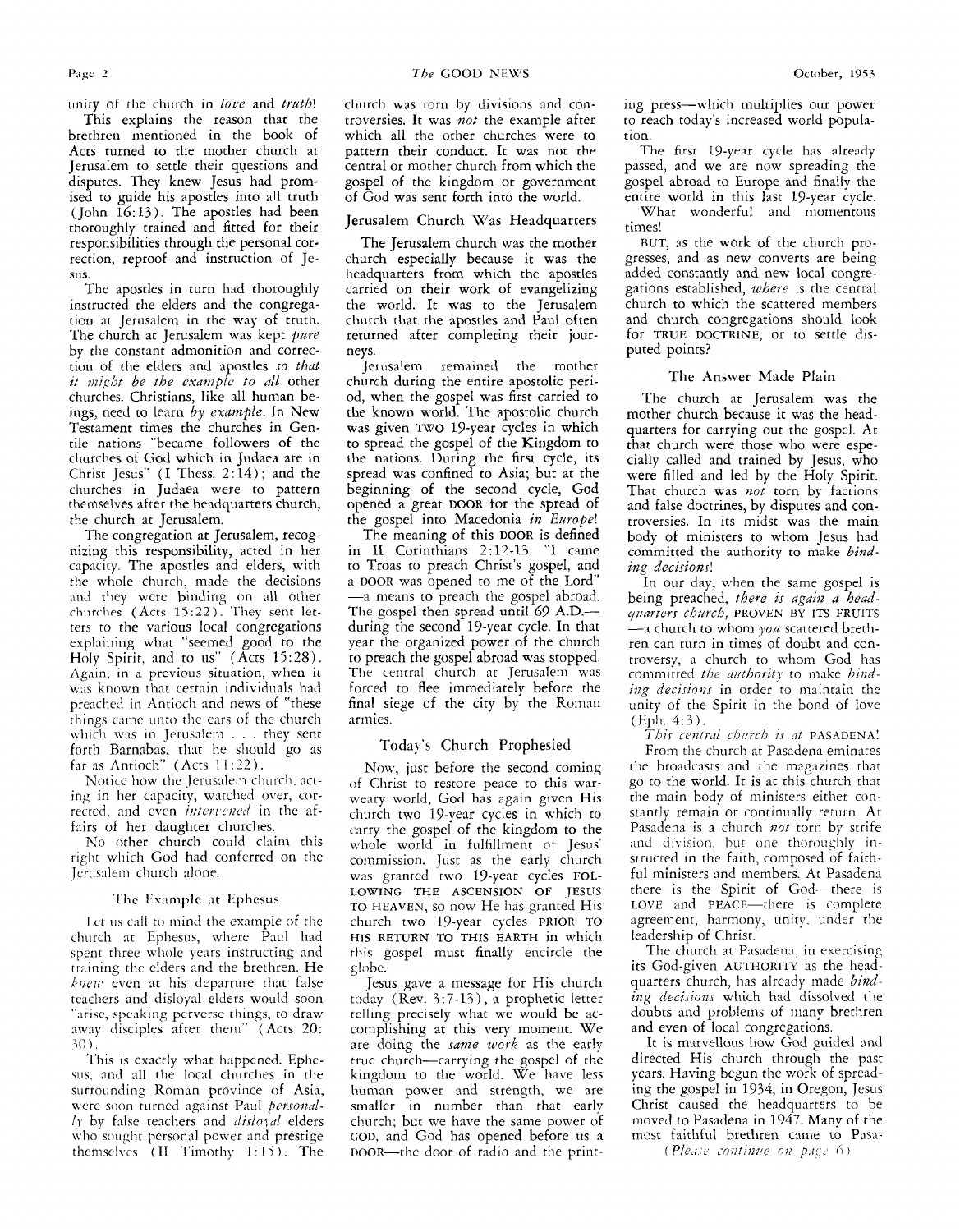# Who Should Young People **Date?**

*1s it best for your childreu to date mbelieuers? Here is the BIBLE answer to a crucial problem our young people have to face.* 

### *by Roderick C. Meredith*

ATING is a custom which has been practiced, in differing ways, since the beginning of history. If rightly directed, it can be a natural and helpful means of enabling young people to become better acquainted with the members of the opposite sex.

It is *God* who has made us male and female. It is God who created sex and ordained marriage. God *intended* that young people come to **know** each other, fall in love, **and** marry. Therefore, a true Christian should have no "prudish" feelings about the varied aspects of courtship and marriage. But he *should* determine how to glorify God in all these things. It is God, after all, who inade **us** inale and female.

#### Dating Necessary

The Bible does not enjoin any parric-iilgr method of acquainting young people with one another, or of bringing about a marriage. Even in the Bible history, customs have varied in this matter. In many instances, in ancient times, the parents of a young couple arranged for their marriage. The laws in Exodus and Deuteronomy indicate that men often selected their own wives, and courted them as rhey do today. Consequently, our present custom of courtship and marriage is certainly not wrong, and *it*  seems to be the best practice among modern peoples who are not living in large family groups as in patriarchal rimes.

Dating, then, is a very necessary custom not only socially, but to enable young people to make a wise choice of a life partner. It is a practice which tends to broaden socid interests, to develop pcrsonnlity, and to give that needed experience and companionship with *many* 

members of the opposite sex. No one should date as though he were "looking for a wife." It should be a natural means of fellowship with the realization that some day a life partner will be discovered, and that the practice of dating will give that experience with the opposite sex which should serve as a valuable guide in avoiding hasty decisions based upon "infatuation," and not real love.

#### God's Warning

Since dating is a form of intimate fellowship which may lead to marriage, Christians should exercise great care in whom they date.

Christians are COMMANDED by God: "Be ye not unequally yoked together with unbelievers: for what fellowship hath righteousness with unrighteousness? and what communion hath light with darkness?" (I1 Cor. *6:14).* We are to AVOID anything which would cause us to *fellowship* or to be "yoked together" with unbelievers.

Marriage is certainly the closest form of being "yokcd together." And dating is a kind of close *fellowship* which usually precedes and may lead to marriage.

Is God trying to impose His harsh will on you when He *forbids* this kind of fellowship?

NO! This instruction is a great BLESS-**ING** designed to help you live the happy and abundant life that God intends (John 10: 10). True Christimity is **a**  *way of life*. It is the way that will bring greatest happiness at this time, and *eternal* life in God's kingdom. It is the way of *szwrender* and *obedience* to God and His commands, and of spiritually growing each day more like God that we may finally be *born* into His family and kingdom.

But an unconverted husband or wife is going to oppose and fight the *way of life* God reveals. Why? "Because the carnal mind is enmity against God: for it is not subject to the law of God, neither indeed can be." (Rom. S:7),

If you marry an unconverted person, *you are tying yourself to ball and chain* for the rest of your natural life! God wants to *spare* you from such a mistake!

#### The Bible Principle

From Genesis to Revelation, the Bible shows that God's people are to remain separate from this world. In Deut. 7: *1-4,*  God commanded the Israelites not to marry the heathen, "For they will turn away thy son from following me, that they may serve other gods" (v. *4).* Joshua warned that if they married the heathen, it would be as scourges in their sides, and thorns in their eyes (Joshua  $23:10-16$ ).

I Kings 11:1 shows that King Solomon's foreign wives turned away his heart from worshipping God. The Bible shows *time and again* that marrying a carnal, unconverted person will lead to retribution, misery, and may well prove to be an *obstacle* to prevent you from scrving God **as** you should.

Many of you whom we have met on the baptizing tours can testify to this

fact. How many times you have wished that your mate were converted so that you could share your lives more fully. What a wonderful **BLESSI~V'G** it is when both the husband and wife are converted. All of you who are blessed in this way should get down on your knees *day* and thank God for it.

A converted couple can encourage one another in prayer, in Bible study, in keeping the Sabbath, in rejoicing together during God's festivals. They can share all the little things in life in a way that is impossible when one party is unconverted.

True Chrisrianity involves the things you eat, the places you go, your interests and hobbies-your *entire life*. God intended chat **n** husband and wife be a *he/p* to each other in all things. That is why He commands: "Be ye *not* unequally yoked together with unbelievers.

#### What About Dating Vnbelievers

Knowing the definite command of God not to marry unbelievers, what about dating them?

As we have mentioned, dating is a very intimate sort of fellowship which may possibly lead to marriage. Should you *tempt* yourself by dating those whom you know that God *forbidr* you to marry?

You should NOT!

And regardless of possible marriage, a Christian is not to have fellowship with unrighteousness (II Cor. 6:14). Unrighteousness is simply sin-breaking *God's* commandments.

In Ephesians 5:1-17, the apostle Paul shows that Christians are not to be parrakers with the children of this world in their wrong ways. He exhorts: "Have no fellowship with the unfruitful works of darkness, but rather reprove them" (v. 11).

Paul wrote to the saints at Rome to present their bodies a "living sacrifice" to God and to "be *not* conformed to this world: but be ye *transformed* by the renewing of your mind" (Rom.  $12:1-2$ ).

If you are seeking God's will and His guidance in your every thought and action, you will find it **a** GREAT HIN-**DRANCE** to be closely associated with a carnal-minded person--whether on dates, or in any other form of fellowship.

There will always be the tendency to let them *pall yoz away* from obeying and serving your Creator. They will con-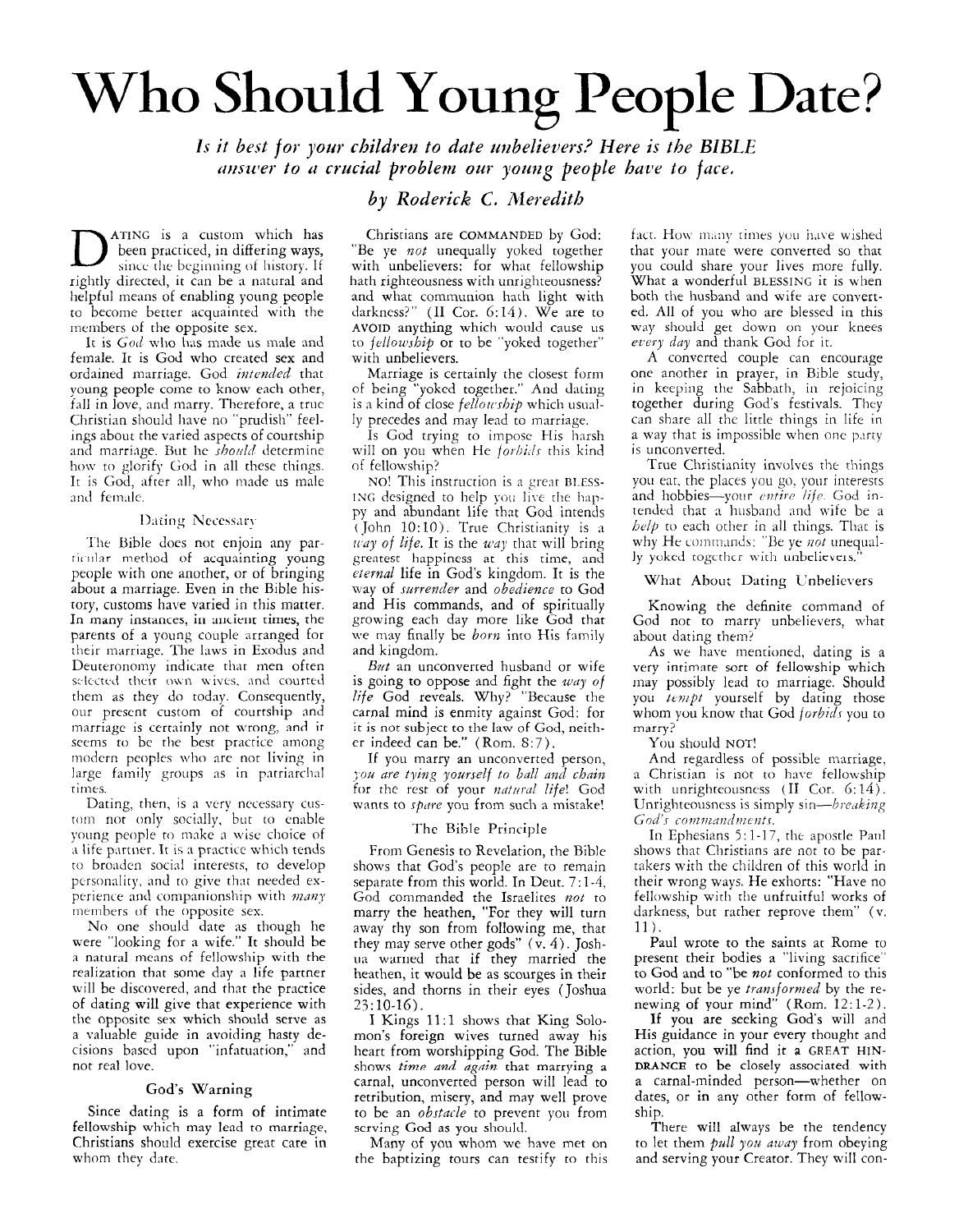

kinds of amusement. A carnal-minded companion will exert just the *opposite* kind of influence from what you should have, IF you love God more than this world, its carnal people, and their *wrong* ways.

#### Draw the Line

James tells us. "Whosoever therefore will be **a** friend of the world is the enemy of God" (James 4:4). As a Christian, put God first in your life. Have the courage to *draw the line* on whom you will, and will not, date.

You are to have *no fellowship* with unbelievers.

Who is an unbeliever?

Christ said, "He that is not with me is against me; and he that gathereth not with me scattereth abroad" (Mat. 12: *30).* A "believer" is not merely one **~'110** believes in Christ as Saviour. Jesus himself prophesied that many would come *in His name*, preaching *about Him, and would DECEIVE many (Mat. 24:5).* 

A "believer" is one who bclievcs in Christ *and His message*. Faith that is not *acted upon* is DEAD (James 2:26). Notice Acts 2:44, "And all that *believed* were together, and had all things in common." They had *acted* upon their belief, and were sharing the material things with one another during their stay in Jerusalem.

One who *knows* much of the truth, and yet *refuses* to obey it is not to be regarded as a true believer at all. Such people are often more slick and clever in *nzisleading others* than one who is in total ignorance of God's precious truths.

"And hereby we do know that we know him, if we keep his commandments"  $(I \nightharpoonup I \nightharpoonup I$  (I  $I \nightharpoonup I$  and  $I \nightharpoonup I$ ). One who really *knows* God will *believe* that His way is right and will obey Him. People who refuse to do this are *not* believers. Therefore, *you should have* ?zo *regular cliites or fellowship with them.* 

#### **Use** Wisdom

Once you understand the *principle* of having no fellowship with the world which might weaken your fairh, you can apply this to any case which arises.

For instance, there might be a rare occasion when a converted young person would be visiting in another city and a date might be arranged for him by friends who didn't understand his views. In such a case, he should carefully survey the circumstances. **If** he knew that the date wouldn't involve participating in any wrong form of amusement, and would *not* involve him in any future dates of this nature, he might

# **RADIO LOG**

#### *"The* WORLD TORIORROW"

Herbert **W.** Armstrong **analyzes** today's news, with the prophecies of The WORLD TOMORROW!

TO ALL OF EITROPE: **RADIO** LUXEMBOURG-4: 15 **P.hL**  Thursdays Luxembourg time.

- TO **THE** NATION *8r* CANADA: XERF--1570 on dial (extreme top of dial) Sundays, 7:15 P.M. Central *Standard* time.
- XEG-1050 on dial, every night, 8:30 P.M. Central *Standard* time.

**SIII.0--80~)** on dial, **e\ery** night, 9:OO P.M. Central *Standard* time.<br>(8:00 Mountain *Standard* (8 *:OO* hfountain *S/'mddrd*  time .)

### HEARD ON PACIFIC **COAST:**

 $XERB-50,000$  watts-1090 on dial --7:00 P.M. every night.

 $XEDM-1580$  on dial--6:30 P.M. Sundays.

 $KBLA \rightarrow{} Burbank \rightarrow 1490$  k.c. $\rightarrow$ 9:30 **A.M.,** Sundays.

- 
- KXL---Portland-10,000 watts. 750<br>
on dial--2:30 P.M., Sundays.<br>
KPDQ --- Portland --- 800 on dial ---<br>
8:30 A.M., Sundays. on dial- $-2:30$  P.M., Sundays.<br>KPDQ -- Portland -- 800 on dial --
- **KVI--Seattle-Tacoma--570, hrst on**

dial-10:30 P.M. Sundays.

KVSM—San Francisco—1050 on dial<br>—4:00 P.M. Sundays.

#### OTHER STATIONS

WAIT--Chicago-820 on dial-1:00 P.M. Sundays.

**RRIAC-San** Antonio-(; **40** on **dial**  *-7 :OO* **P.M.** Sundays.

accept in order not to offend others. This would not be a *regular* association or *fellowship* with unconverted persons. But even then, the Christian involved should *carefully avoid* a recurrence of this practice, and ask God's guidance in the whole matter.

To cite another example, it would be permissible to date *occasionally* someone whom you felt quite sure by the "fruits" was being called to repentance and obedience to God. You might have good reason to believe that you were helping such a person learn more about God. But here too, be extremely careful that the association is not *regular fellowship,* and that the other party is not just "putting on" in order to date you. **If** you are deceived into marrying such a person it may *wreck* your life!

Also, some of you who have been married and divorced may wish to date even though you know that it would be **ADULTERY** to marry again. Common sense should tell you that you are playing with *dynamite!* You are putting a very *serious* temptation in your own path, and in the path of whoever you date. If you value *eternal life,* you will not dare except under very rare circumstances or until you become free to marry again through the death of your husband or wife. You may need God's Spirit to master yourself, but His power is without limit!

#### Your Children

If you are converted and your children are not, should you force them to associate only with converted children?

In the first place, *very few* people are really converted until the ages of eighteen to twenty years. You should not deprive your child of the opportunity of developing a balanced personality and interests through association with others.

The *ideal* thing would be to have your children in association with the children of other converted brethren. Although still unconverted, the children would at least have an easier time learning the truth about pagan holidays and other uorldly practices. It would certainly be a *better* means of fellowship. All of you who are able to move near the tabernacle and school at Gladewnter, Texas, will certainly be blessed with this environment for your children.

But the parent's responsibility is to "train up a child in the way that he should go: and when he is old, he will not depart from it" (Prov. *22:G).* While he is young, teach him God's truth in a reasonable and tactful manner.

But after your child reaches high<br>school age, if he or she is bound to have a "fling" and date worldly fellows or

(Please continue on page 8)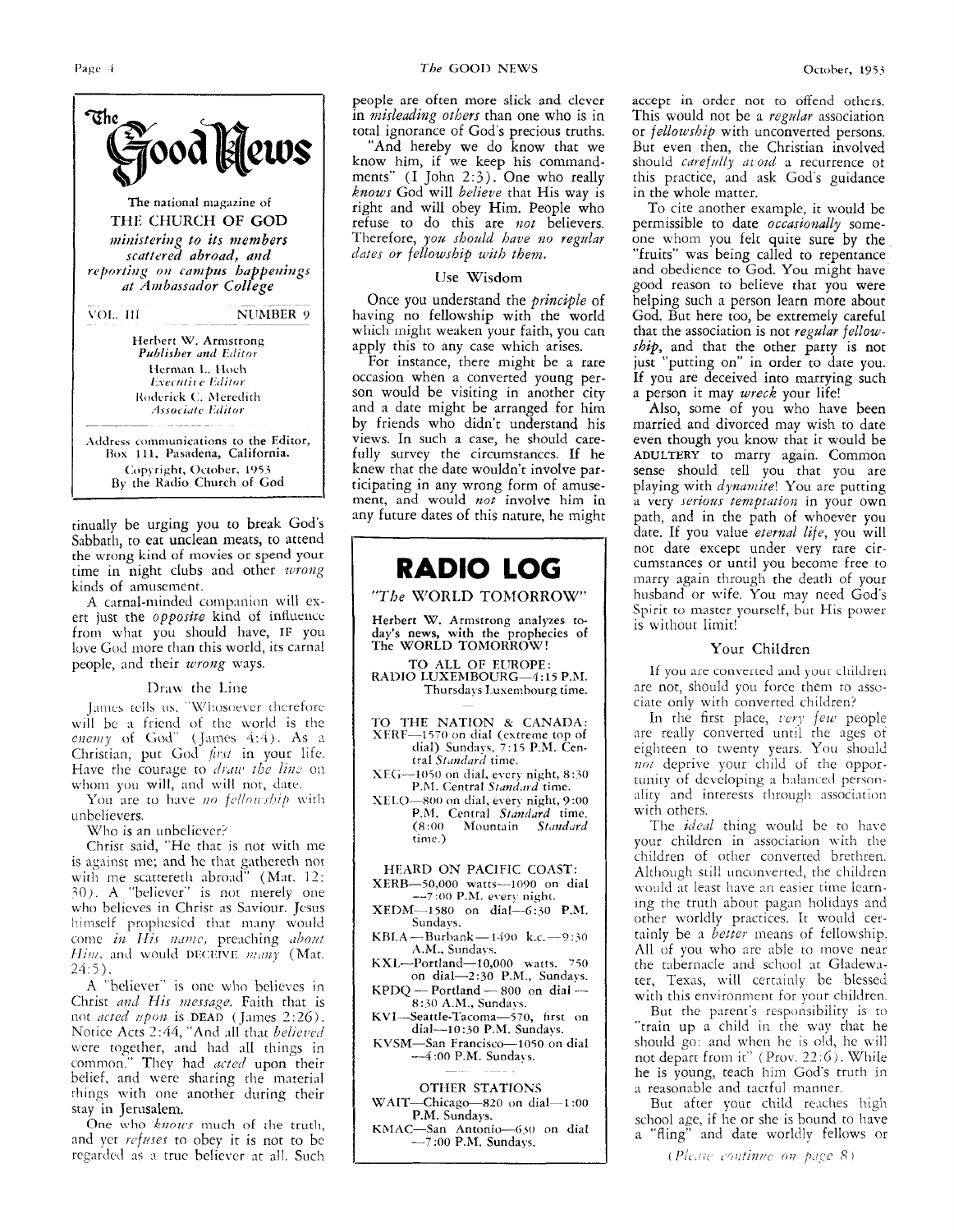# Should **You Attend** Church on Sundays?

*Once we have been converted and put into God's church, should we continue to meet with our acquaintances on Sunday, or send ow children to Sunday School?* 

## *by Herman L. Hoeh*

mandments in humble obedience to God's authority.

#### World **Has Its** Churches

There are hundreds of organized denominations throughout the land. These churches are *not* the true Church of God, even though some of them appropriate that name to themselves. They are the churches of *this world,* this order or society, under the sway of the *god of this world!* 

This explains why Paul admonished **us:** "Be *not* unequally yoked together with unbelievers: for what fellowship has righteousness with unrighteousness? and what communion has light with darkness . . . Wherefore *come out from nmong them,* and be **SEPARATE,** says the Lord, and touch not the unclean thing; and I will receive you" **(I1** Cor. *6:14-*  18).

Notice that it is impossible to have *true* fellowship with unbelievers. How can two walk together, except they be agreed? But the members of this world's churches do not agree with God; they teach unrighteousness, which is the breaking of God's law. They condone divorce and remarriage, they reject the gospel of the kingdom of God, they refuse God's sabbath and instead assemble on Sunday-a day on which God commands us to work!

The sermons preached from the pulpits of this land on Sunday mornings are not of God, but of *human* origin. We are *not* to go to them for instruction in the word of God.

Send your children to Sunday School? Hear what God's Word commands you: "Cease, my son, to hear the instruction that causeth to err from the words of knowledge" (Pro. 19:27). Observe that Solomon, in this verse, wisely advises us not to listen to preachers on Sunday morning who teach against the faith delivered once for all time to the true church of God.

It is inevitable that if you continue to assemble and to listen to false teaching, that you will soon become confused, then doubts will enter your mind, and

soon you will be overthrown. God will then REJECT you because you have rejected Him. This is more serious than you may have first believed.

#### Assemble with Other Converts Only

Instead of assembling with the unconverted, with whom we can have no real spiritual fellowship, we are admonished not to forsake "the assembling of **OURSELVES** together, **as** the manner of some is" (Heb. 10:25).

It does not say we are to assemble with the world, but with **OURSELVES-**  *those who are trdy converted.* God has *not* convoked weekly religious meetings on Sunday morning; neither are we tu assemble on Saturday with a carnally minded sect which sees the *argument* about the Sabbath but which follows the visions of a woman "prophetess" and rejects the gospel of *the kingdom* of *God.* God is not in these churches. They merely assemble themselves together, by their own authority and not by the command of God's ministers.

Our Heavenly Father knows that most of His people are scattered, as salt of the earth. Many do not have places to assemble each week. When there is no trained minister with whom you brethren can assemble, then God does not expect you to assemble on the weekly Sabbath.

But there are special times in which God *does* want you to meet with other brethren, and those are at the annual festivals when hundreds gather to hear the TRUTH and enjoy their only fellowship with other converts.

But beside the annual festivals, you can hear the truth *each day* of the week through the power of radio, as Mr. Armstrong comes into your home to speak directly to you. Then throughout each month of the year you are receiving twu magazines *to* assist you in your studies and Bible reading. What a marvellous opportunity to acquire an understanding of God's way.

No, there just wouldn't be time to assemble with the unconverted, if you

*(Please continue on page 7)* 

**CO**<sup>N</sup> THE recent baptizing tours, it has come to our attention that one of the most important problems that new converts face is *how to* one of the most important prob*separate from the* world-its foolish practices and religious customs.

Many recent converts have been **as**sembling in churches of this world on Sunday morning. They have sent their children to Sunday school because of friends or relatives. It seems to them that they ought to continue to assemble. "We might be able to convert our friends," it is usually reasoned. "Besides, our children DO need personal instruction.'

But is this the right way to **win**  friends or instruct our children?

#### Christians to be Separate

Truly converted Christians belong to God's church, not a church of this world, organized by men, teaching false doctrines that seem right to the carnal mind. Let us notice the instructions of Jesus and Paul.

Christ said: "Let your light so shine before men, that they may see your *good zcorks,* and glorify your Father which is in heaven" (Mat. 5:16). He did not say "hear your arguments," but see your GOOD WORKS,-living God's *zuay* of *life.* 

We are to let the world see that we have the love of God in our heartswhich means our *keeping* ALL the commandments (I John 5:3)—that we have *no part* with this present lawless society. *We are to be in the world, but not* OF *the world* (John 17: 14). The only way we can let the world understand that God's way is right and that this civilization, its politics, its society-yes, even its religious organizations, are wrong, is to be **SEPARATE** from this world. If we take part in worldly politics and social functions, if **wc** asscmblc for religious purposes on Sunday-which God *forbids*  as SIN-we are not letting our light shine in this dark world.

*abote.* separate and pure from the errors of this age, observing ALL the com-WE **hfUST APPEAR AS** LIGHTS FROM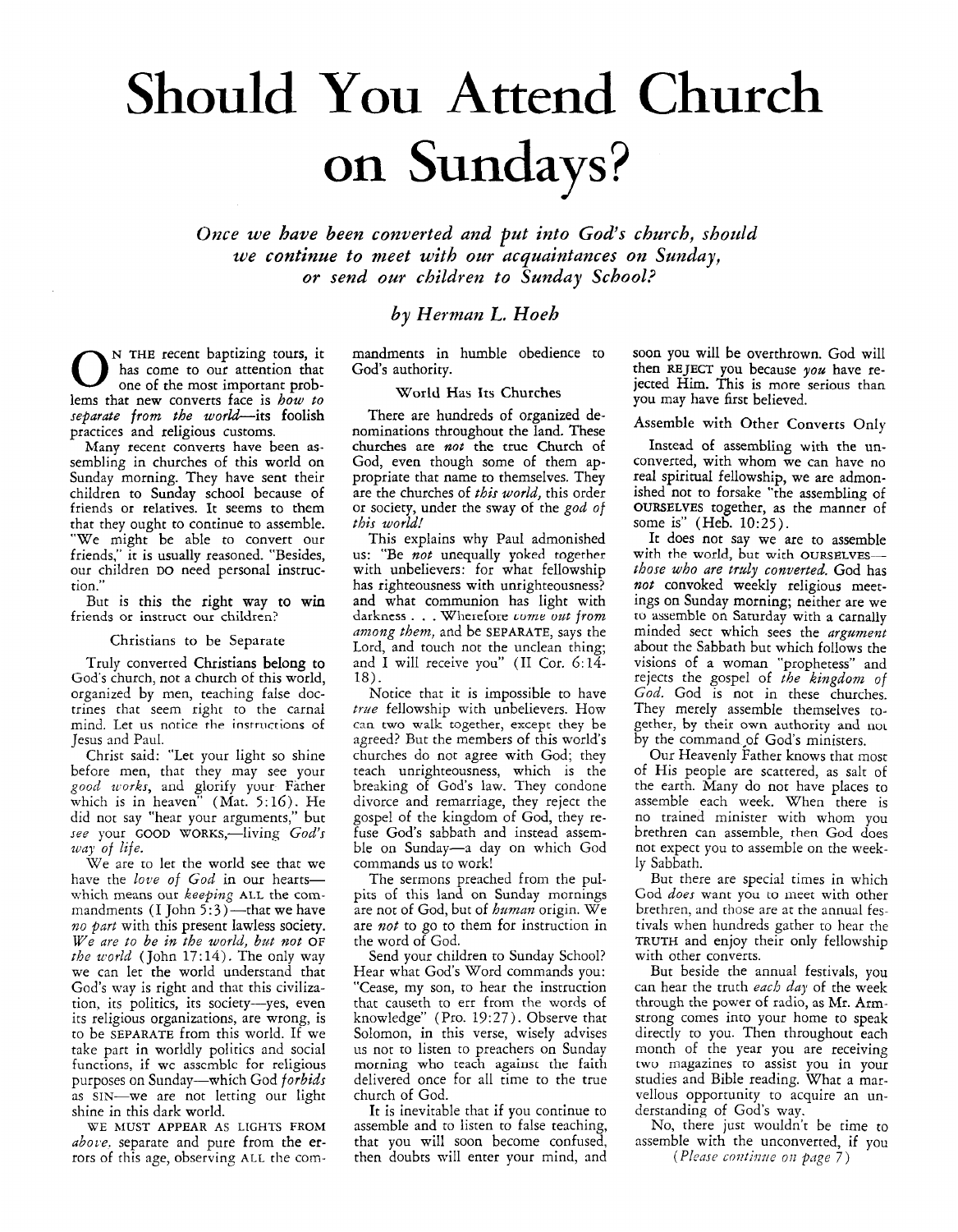# A Headquarters Church *Today?*

### *(Continued from page 2)*

dena, together with Mr. and **Mrs.** Armstrong. Here at Pasadena, Ambassador College **was** founded to provide adequate ministerial help in spreading the good news of the kingdom-the *government and rule of God.* Already seven ministers have been ordained, must of whom constantly remain here because of their duties. They have all been thoroughly trained in the **TRUTH.** 

Instead of having confusion, **as** we find in so many denominations, God's way is a way of love and order, a way of obedience to His will as He reveals it in the Scriptures-His revelation to man. It is *the government of God,* not the will of men or of a dictator professing to bear God's authority. Peter explains God's rule in the church very simply: "Feed the flock of God which **is**  among you, taking the oversight thereof, not by constraint, but willingly; not for filthy lucre, but of a ready mind; neither **as** being lords over God's herit**age, BUT BEING ENSAMPLES TO THE FLOCK"** (I Peter 5:2-3).

#### Who Shall Determine Dates and Places?

EDITOR'S COMMENTARY: Consider, now, one concrete example.

Does God intend each individual member to decide where, when, and how *group activities* of the whole church shall be held? Or does Christ, the living **HEAD** of His Church, determine these things, and inspire the apostles and elders whom HE has chosen and installed in office, at His headquarters Church, to know His truth and set such dates, places, and ways of observance?

Jesus truly said we may **KNOW** people by their fruits-and we may know this answer by the fruits of experience.

As an illustration, just one of God's annual holy days falls on a day which must be calculated by COUNTING. All other holy days are set calendar days. But when we come to the very day which *pictures* our Church in this age as God's first fruits of salvation, and the symbol of the reception of His Holy Spirit within us-the day called "Pentecost," we are instructed to **COUNT**  from a definite calendar day.

Are all people competent to make this calculation? Certainly God would not have each individual calculate it for himself *unless every individual is competent* to come to the right date!

The carnal-minded pagans from an early year after the dispersion of the headquarters Church from Jerusalem calculated this day always to fall on a **SliNnAY** The Roman Catholic Church adopted this calculation, and also the Protestant churches.

The Jews, whom God used in spite of their apostacies and errors to preserve His sacred calendar, have counted this day *from* the morrow after the first annual holy day, instead of from the morrow after the weekly Sabbath, **as** Israel did originally. Consequently the Jews count to a day which *always* falls on a set calendar day, just like all the others -the 6th Sivan. If they were correct, God would never have told us to **"COUNT"** to the day of Pentecost.

Some, today, begin the first day of the first month with the wrong new moon on certain years, and have **ALL**  the holy days calculated one month astray.

Some, not knowing that the word "from" means "away out of," and in their ignorance of the English language absurdly supposing it to mean "beginning with," count only *49* days instead of 50. Others, not understanding the Hebrew language in which Lev. 23 was written and ignorant of the fact that the Hebrew "Sabbathon" means "weeks," and is so translated in the Jewish translation, count only 49 days to the "morrow after a Saturday," instead of counting 50 days to the morrow after the seventh **WEEK.** And these observe the same day observed by the devil's churches!

#### "Private Interpretation" Leads **to** Division

What are the **FRUITS** of this *"private interpetation,"* by individuals whom God has *not* called as His instruments in ruling **HIS CHURCH?** The fruits are **DIVISION,** dissention, confusion, bad feeling, resentment, LOSS **OF THE HOLY SPIRIT!** Those who have followed these practises have PROVED by the **FRUITS** of experience that *this is not God's way.* 

JESUS **CHRIST RULES HIS CHURCH!**  His Church must meet on the *right* day, and all on the **SAME** day, and the "place which the Eternal thy God shall choose." God does not rule thru individual lay members, but they are ruled **BY** Him *through* Gods own chosen servants whom He has educated and trained as His leaders.

Such matters as deciding whether the Ten Commandments are binding today, whether the blood of Christ will, upon repentance and faith, remit our sins, must be *seen,* and understood by each individual personally-otherwise how could one *repent* of his transgressions if he did not know what that transgression consisted of; and how could he believe, unless convinced *in his own mind,*  personally, of the efficacy of the blood of Christ?

**Each** individual is commanded to **STUDY** the Scriptures, so that he may *live by them* as a **WAY OF LIFE.** The truth is that most of God's children do nor study the Bible enough.

But on all matters affecting the COL-**LECTIVE GROUP ACTION** of the entire Church, *there can be no division,* or else the whole Church will be divided and a house divided against itself cannot stand! Therefore, God has placed **GOVERNMENT** in His Church to **RULE** in such matters, and to PUT OUT all such contentions and causes for divisions from His Church! In all such matters, and even many decisions affecting private conduct, God **RULES** in His Church, thru Jesus Christ the Head of His Church, and in turn thru the apostles and elders whom **HE** has called and trained thru experience and education for the office.

We are in the last days-the "TIME OF **THE** END"-when knowledge is being increased, and God is revealing hitherto hidden truths in His Word. It has taken time, and experience, for those whom God has called as His instruments in the rule of His Church to GROW to the **fiillness** of **such** knowledge (II Pet. 3:18); and human reluctance to assume such authority, prior to the time God made us see it, has resulted in some sad experiences in the past.

God commands us (Eph. 4:27) not to give place to the devil, who deceives people into practises that produce confusion, and division which would **KILL**  God's Church! The time has come when, seeing clearly what God has revealed, we must be obedient to Him. His Church must be rid entirely of contention, strife, or division! The time has come to **FEAR** GOD, and to **TREMBLE** before His Holy Word! The POWER of God was- manifest in backing up the authority of His chosen apostles and elders by striking dead Ananias and Sapphira!

God's servants must act in humility and all love and patience, and in **WIS-**DOM, first knowing the will of God-but they must act, by God's power and authority!

The church at Pasadena is *your headquarters church,* and as her children, all the brethren scattered abroad should feel free to ask for the advice and counsel of her ministers and elder brethren. This is God's way to preserve love and harmony, to preserve the faith in purity, to preserve the **TRUTH,** among God's people. Through Christ as living **HEAD**  of the Church, and from Pasadena headquarters, the government of God is administered with divine authority in rendering decisions, in binding or loosing, in ruling the churches of God in our time.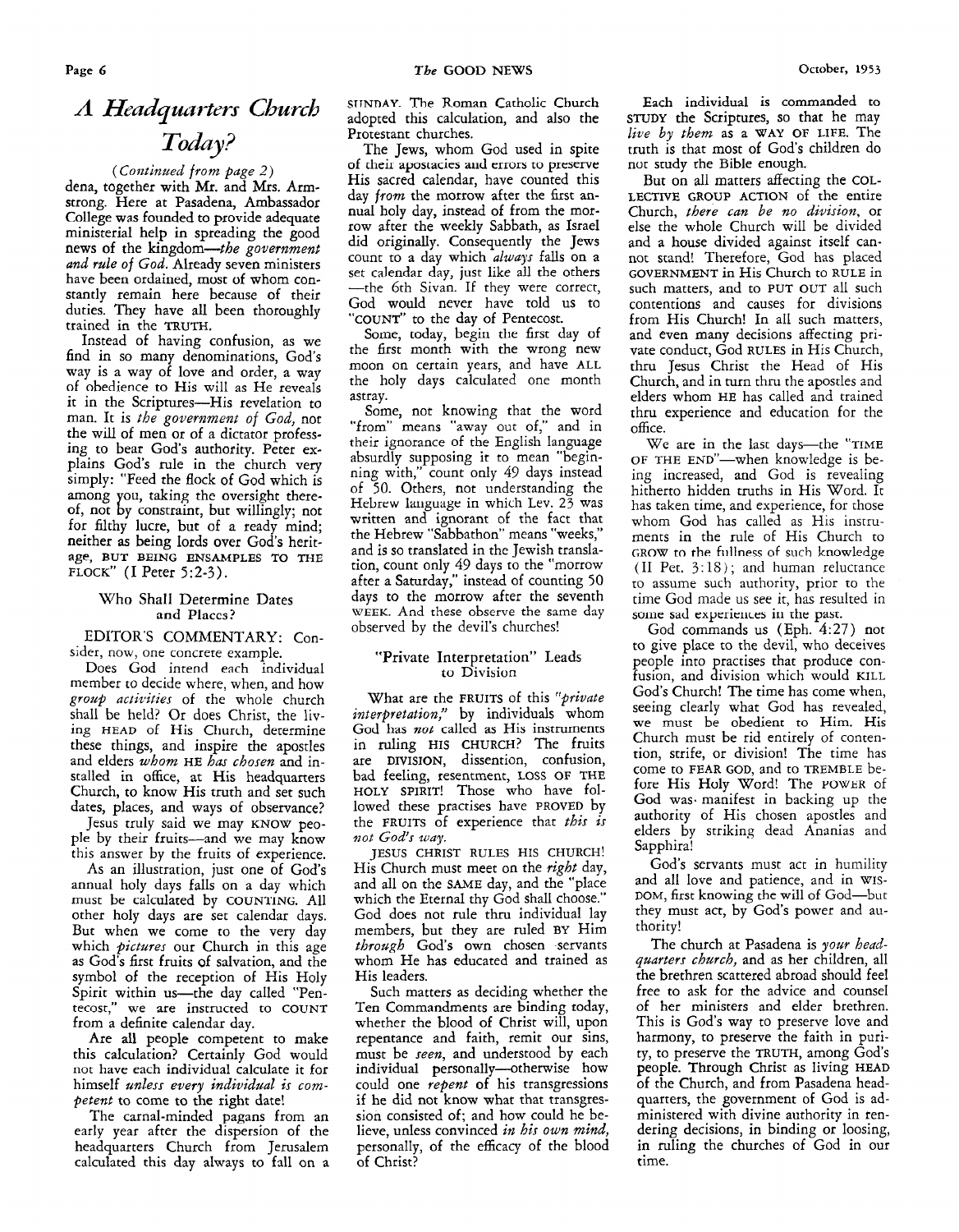

*Your questions answered in these cohmns! Your opportunity to have dzscussed those problems pertaining directly to members of God's church.* 

#### Should You Spend Your Second Tithe at Home?

If for some unforeseen circumstance you are unable to attend the Feast of Tabernacles, what should you do with your second tithe? Many that we have met on the baptizing tours, and others by letters, have asked about this problem.

First, let us understand the purpose of the second tithe. God, in His Word, commands us to assemble at His set feasts. In order to make our attendance possible, God ordained that we set aside a second tithe to cover expense to and from the festival (Deut. *14:23-26;*  16: 13-15).

In ancient times, when travel **ex**penses were of little consequence, the tithe was used to cover food expenses primarily. But today, since the *purpose*  of the second tithc **is** to enable us to attend the festivals, much more of it has to be spent for transportation than for food.

Now let us notice *where* the second tithe was to be spent. "Thou shalt truly tithe all the increase of thy seed, that the field bringeth forth year by year And *thou* shalt eat before the Lord thy God. *in the place which he shall choose* to place his name there . . . that thou mayest learn to *feur* the Lord thy God always. And if the way be too long for thee, so that thou art not able to carry it; or if the place be too far from thee, which the Lord thy God shall choose to set his name there, when 'the Lord thy God hath blessed thee: then shalt thou turn it into *money* . . . and shalt GO *zinto the place which the Lord thy God shall choose* . . . and thou shalt eat *there* before the Lord thy God, and thou shalt rejoice." (Deut.  $14:22-27$ ).

The second tithe-the tenth that God wants *us* to use, which is another and separate tenth from the first tithe that He reserves for Himself for the carrying out of the gospel-the second tithe we are to use to attend *the festivals.*  But let us read further: "Thou mayest NOT eat within thy gates the tithe of thy corn, of thy wine . . . but thou MUST eat them before the Lord thy God in the place which rhe Lord thy God shall choose, thou, and thy son, and thy daughter" (Deut. 12:17-18).

Here is a positive command *not* to use the second tithe at home if you are unable to attend. You *mast* use it to enable you to attend the festivals at the place which God chooses. If the money **is spent** for any other purpose, then you are breaking a command of God-you are not learning to *fear* His authorityand you are cheating yourself of the wonderful blessing of fellowship with others of like faith.

If for unforeseen circumstances you are unable to attend the festivals, and if you are prosperous, it would be the right and brotherly duty to enable others to use your tithe. It can be sent to Pasadena, with an explanation that it is to enable others to attend the festival. But if you are like most of the brethren, not having many wordly goods, and a small income or none at all, and if you are unable to come to the festival, you should save it until the next year or for *two* years, if necessary, when you will then have enough to assemble where God has chosen to place **His** name. Meantime, you will be observing the festivals at home just as you would at the feast.

**In** many **cascs we** try **w** aid the poorer brethren through the extra second tithe of those *few* who have more than enough. But only those who have faithfully saved their insufficient second tithe deserve the extra help. If you haven't tried to save your little, God can not deem you worthy of His extra assistance.

#### \Vhat Books Are Needed for Bible Study?

In the September issue of "The GOOD NEWS," we mentioned that God has led us to see that His ministry must provide the sturdy tools for a basic understanding of the Bible. However, we realize that there are a few books which you will find valuable to begin your Bible study. Even these few which we are recommending contain *human errors*.

Here is the list in the order of their usefulness:

*Webster's Dictionary:* The most essential book, second only to the Bible.

Cruden's Concordance: Necessary for locating every important passage of Scripture. Price \$3.00.

Rand McNally's *Current Events World Atlas:* This small atlas will help you locare places where prophecy **is** being fulfilled today! Price *50e.* 

*Smith's Bible Dictionary:* One of the most helpful single-volume Bible dictionaries. Price \$3.00. It has a few errors.

*A Harmoa? of the Gospels,* by **A.** T.

Robertson: Mr. Armstrong has often used this book in preparing his radio sermons. It is highly useful in comparing the events recorded in the four gospels. Price \$3.00.

*Halley's Pocket Bible Haizdbook:* This small book of nearly 800 pages is jampacked with helpful facts on obscure Old Testament texts and church history. It contains a miniature commentary, much of which is filled with common doctrinal errors. Price \$2.00.

*Ancient History in Bible Light,* by Dorothy Ruth Miller: An exceptional publication for more advanced study, containing very few basic errors. Price \$3.50.

*Hurlbut's Historical Atlas* of *the Bible:* A most practical atlas for thorough study of Old Testament and New Testaments. It has dozens of maps and pictures that make Bible reading simple, even for children. Price \$5.00.

## *Atlid Church on Sundays?*

*(Continued from page* J) really spent your time in listening to the *traib* on the "World Tomorrow," and in studying your Bible with the help of the magazines and the booklets, and in teaching your children regularly.

Of course, it would not be wrong if there is special reason to attend, occasionally, a worldly religious gathering as an outsider. To learn what others believe is sometimes necessary, but to listen to them as though they were God's representatives, to fellowship with the uriconverted, or to worship God through their rituals is *sin.* You should *never maLe a practice* of *going* to religious services of this world.

"Come out from among them and be SEPARATE." You can't reform the churches, or convert those who are blinded to the truth; *it can't be done.* 

Let us, instead, use our every opportunity to let the world see that we belong to His church, and that we are *separate* from the lawlessness of this world, and from its churches who defame the holy law of God, which brings us inward peace and happiness. Let us show the world that we know how to find the *time* and that we have the understanding to train our children properly at home. This is *God's* way!

#### Bad Example for Children

In connection with this is the practice of a number of newly converted brethren who have allowed their children to attend Sunday school. This is not the right kind of example for our children. How will they understand what is right when the parents explain the truth at home and then deny the